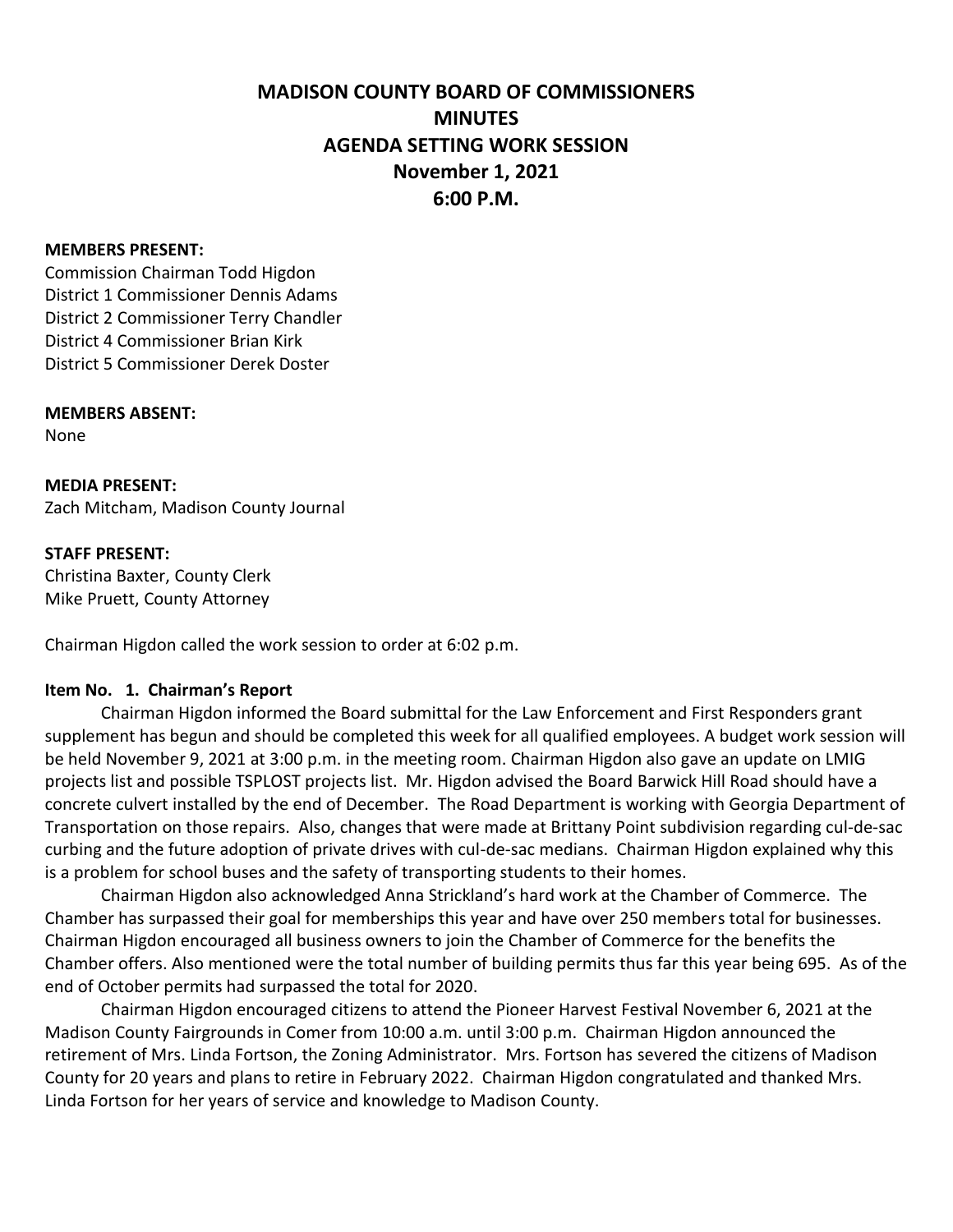**Item No. 2. Hearings and Actions on Rezone Matters, Special Use Permits, Etc.** 

## **1. Bobby Duncan; this request was by the Board of Commissioners. The request was to rezone Mr. Duncan's 2 acre property with his home from A1 to RR. The property is located on Rousey Duncan Drive Royston, on map 88 parcel 71 in District 4.**

Planning and Zoning Chairman Scott explained the rezone request and stated the Planning and Zoning Commission voted six to zero to approve.

Chairman Higdon asked if anyone would like to speak in favor of the request. No one came forward.

Chairman Higdon asked if anyone would like to speak in opposition to the request. No one came forward.

On Motion by Commissioner Kirk and second by Commissioner Doster the Board voted to approve the request for rezone. The vote was as follows: Commissioner Adams, Chandler, Kirk and Doster voted YES to approve.

## **2. Dan Ceserto is requesting to rezone his 9.04 acres parcel from A2 to RR. The property is located on Seagraves Mill Rd. Map 15 parcel 11 at 1604 Seagraves Mill Rd. in District 1.**

Chairman Scott explained the rezone request and stated the Planning and Zoning Commission voted six to zero to approve.

Chairman Higdon asked if anyone would like to speak in favor of the rezone. No one came forward.

Chairman Higdon asked if anyone would like to speak in opposition of the rezone. No one came forward.

On motion by Commissioner Chandler and second by Commissioner Adams the Board voted to approve the rezone request. The vote was as follows: Commissioner Adams, Chandler, Kirk and Doster voted YES.

## **3. Danny Martin is requesting for a 70' Variance from the road. He is also asking for a Variance to build across a property line, and he is asking for a Variance because he cannot meet the setback from a property line. The property is located at 3421 Transco Rd. in District 4.**

Chairman Scott explained the variance requests and stated the Planning and Zoning Commission voted six to zero to approve all three variance requests.

Chairman Higdon asked if anyone would like to speak in favor of the request. Danny and Vickie Martin, property owners explained their requests for the variances. Mr. Paul Simmons asked the board to approve the variance requests. Senator Frank Ginn also spoke in favor of the requests.

Chairman Higdon asked if anyone would like to speak in opposition to the request. No one came forward.

On motion by Commissioner Kirk and second by Commissioner Chandler the Board voted to approve the variance request. The vote was as follows: Commissioner Adams, Chandler, Kirk and Doster voted YES to approve.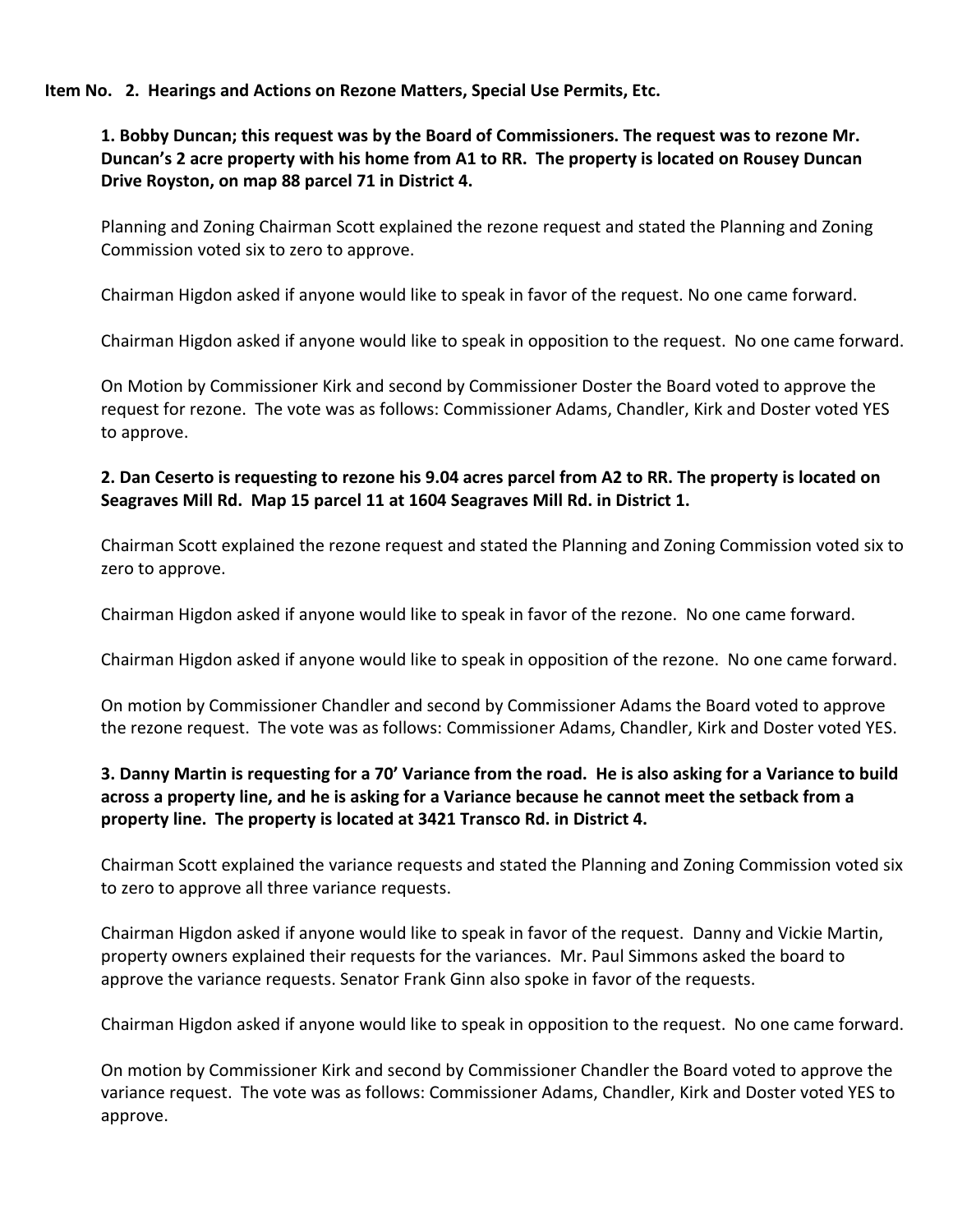\*\*\*The board unanimously requested it to be noted in the property valuation office, when Mr. Martin Land Conservation Use is to be renewed in 2025 to have all three parcels combined into one.

## **Chairman Higdon announced this meeting was a work session and citizens were encouraged to speak freely with any statements or remarks.**

Mr. Drago Tesanovich approached the board concerning new ordinances for Industry and businesses and possible moratoriums. Commissioner Kirk responded and explained during the process of the comprehensive plan and public input the Board will put together ordinances regarding industries. No moratoriums would be put in place on Industries or businesses. Chairman Higdon also advised citizens the Board is currently looking into partnerships with planning the Comprehensive Plan and public hearings.

Mr. Drago Tesanovich also asked about GRP Madison Power Plant's Waste Water Disposal plan. Mr. Tesanovich asked for the Board to deny GRP water permitting. Chairman Higdon explained the Madison County Board of Commissioners rely on the Environmental Protection Division (EPD) of the Georgia Department of Natural Resources for those laws and regulations and for them to enforce those laws. Code Enforcement Director, Christopher Roach explained Madison County Code Ordinances enforces Business ordinances and EPD is the issuing authority for Waste Water Disposal.

Commissioner Chandler asked Commissioner Doster to explain the current update of information regarding the Nosie Study. Commissioner Doster advised the study was still in process. Senator Frank Ginn also gave an update of the rail road crossing located on H V Chandler road. GRP has evaluated the crossing and is planning to work with the County on rebuilding that railroad crossing.

#### **OLD BUSINESS:**

### **Item No. 3. Discuss Request for Proposals for Personal Business Property Audit**

Chief Tax Appraiser, Robin Baker presented to the Board the Request for Proposals received on October 28, 2021. Mr. Baker asked for the Board to consider Traylor Business Services, Inc. Chairman Higdon would like to reach out on behalf of the Board of Commissioners to the Board of Education in partnering with this task as it would be beneficial for both Boards.

Commissioner Adams, County Attorney Mike Pruett and Mr. Baker discussed the future possibility of the county requiring an Occupational Tax. Mr. Baker explained Madison County currently has 688 active business parcels accounts on file.

#### **Item No. 4. Discuss 2022 LMIG Road Projects**

Chairman Higdon discussed LMIG (Local Maintenance Improvement Grant) and potential TSPLOST (Transportation Special Local Option Tax) project list. Commissioner Kirk asked to consider East Jones Chapel Road. Commissioner Chandler asked to add Johnson Bridges Road to the projects list. Commissioner Adams requested Neese Diamond Hill Road on behalf of District 3 for the roads project list.

#### **NEW BUSINESS:**

### **Item No. 5. Discuss 2022 Qualifying Fees**

The board discussed the 2022 Qualifying Fees and the changes in fees due to the 2020 census.

### **Item No. 6. Discuss Redistricting Map**

Board of Elections and Registrar's Chairperson, Tracy Dean approached the Board regarding her concerns with the proposed redistricting map. Mrs. Dean encouraged the Board to meet with the Reapportionment Office